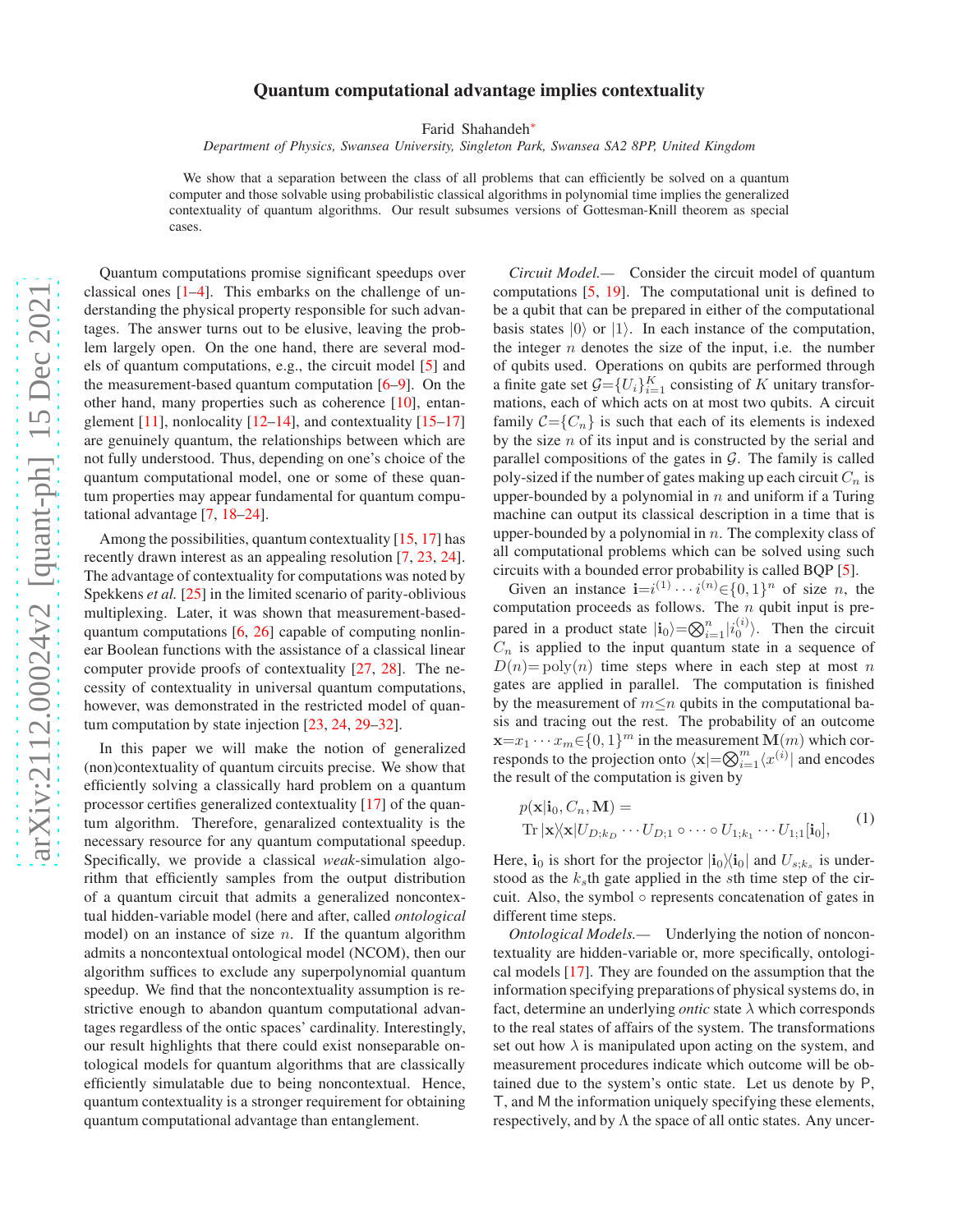tainty in the precise state of the system, whether due to fundamental epistemic restrictions or ignorance, is represented by an uncertainty in the exact value of  $\lambda$ . Hence, preparations, transformations, and measurements are most generally identified by probability distributions  $\mu(\lambda|P)$ , stochastic maps  $\tau(\lambda'|\lambda, T)$ , and indicator functions  $\xi(x|\lambda, M)$  for each outcome  $x$ , respectively. These functions are nonnegative for all  $\lambda$ ,  $\lambda'$ , and  $x$ , and satisfy  $\int d\lambda \, \mu(\lambda | P) = 1$ ,  $\int d\lambda \, \tau(\lambda' | \lambda, T) = 1$ , and  $\sum_x \xi(x|\lambda, M)=1$  for all  $\lambda$ . These properties ensure the probabilistic nature of the model. The probability of the outcome x in a measurement M given the preparation  $P$  and transformation T is obtained according to the rule

<span id="page-1-1"></span>
$$
p(x|P, T, M) = \int d\lambda d\lambda' \xi(x|\lambda', M) \tau(\lambda'|\lambda, T) \mu(\lambda|P). \quad (2)
$$

It is implicit that ontological models are  $\lambda$ -sufficient, i.e., the system's relevant properties which determine the output distribution of a transformation or the outcome of a measurement are captured entirely by the ontic state  $\lambda$ . As such,  $\lambda$ screens off any of the preparations, transformations, and mea-surements from the other two [\[33\]](#page-4-23).

*Noncontextuality of Quantum Circuits.—* The *broad noncontextuality* [\[34\]](#page-4-24) is a hypothesis motivated by Leibniz's methodological principle of *the identity of empirical indiscernibles* [\[35](#page-4-25)], stating that whenever two or more specifications of an operation give rise to indiscernible statistics, they must be represented identically and uniquely in any mathematical model of the experiment. Quantum theory agrees with this hypothesis. For instance, a horizontal polarization state  $|H\rangle\langle H|$  of a photon does not encode any information regarding its preparation procedure, e.g., the photon being passed through a polarizing filter or reflected off of a dielectric surface. Nor does it include any redundant parameters irrelevant to the observable statistics of the system, e.g., the temperature of a far away galaxy.

Quantum circuits are physical processes that can primitively be described via operational elements, i.e., the preparations, transformations, and measurements [\[17\]](#page-4-11). In terms of these elements, one can represent an *instance* of a quantum circuit as

<span id="page-1-0"></span>

Here,  $\leq$  denotes a preparation—there are *n* independent preparations. Each single box denotes a single qubit transformation and each pair of connected boxes represents a twoqubit transformation.  $\triangleright$  denotes a measurement on a qubit and there are  $m \leq n$  of them. The downward arrow represents unmeasured qubits. Importantly, the parameter dependencies among elements of Eq. [\(3\)](#page-1-0), when exist, are specified

by the mathematical model (quantum theory or the ontological model) describing the circuit.

Suppose that an ontological model underlies the circuit of Eq. [\(3\)](#page-1-0) and that  $C_n$  is a specific operational recipe for implementing  $C_n$ . We impose the broad noncontextuality hypothesis on the preparations of the instance by requiring that for two distinct preparation procedures  $P_1$  and  $P_2$ ,  $p(\mathbf{x}|\mathsf{P}_1, \mathsf{C}_n, \mathsf{M})=p(\mathbf{x}|\mathsf{P}_2, \mathsf{C}_n, \mathsf{M})$  for all x,  $\mathsf{C}_n$ , and M if and only if  $\mu(\lambda|P_1)=\mu(\lambda|P_2)$ . When satisfied, we say the circuit is preparation noncontextual. This definition is inspired by that of Spekkens [\[17](#page-4-11)] and justified by the intuition that two distinct preparations of the same instance do not alter the output statistics because they yield the same probability distribution at the ontic level.

Now suppose that  $C_1$  refers to a specific recipe for implementing a specific part of  $C_n$  and denote the remaining of the circuit by  $C_n$ . Following the intuition above, we say the circuit is transformation noncontextual, i.e.,  $p(\mathbf{x}|\mathsf{P}, \mathsf{C}_1, \overline{\mathsf{C}}_n, \mathsf{M}) = p(\mathbf{x}|\mathsf{P}, \mathsf{C}_2, \overline{\mathsf{C}}_n, \mathsf{M})$  for all x, P,  $\overline{\mathsf{C}}_n$ , and M, if and only if  $\tau(\lambda'|\lambda, C_1) = \tau(\lambda'|\lambda, C_2)$ . Here,  $C_2$  is a different recipe for implementing the same part of the circuit as  $C_1$ .

Finally, we say the circuit is measurement noncontextual, i.e., for two distinct measurement procedures  $M_1$  and  $M_2$ ,  $p(\mathbf{x}|\mathsf{P}, \mathsf{C}_n, \mathsf{M}_1)=p(\mathbf{x}|\mathsf{P}, \mathsf{C}_n, \mathsf{M}_2)$  for all x, P, and  $\mathsf{C}_n$ , if and only if  $\xi(\mathbf{x}|\lambda, \mathsf{M}_1)=\xi(\mathbf{x}|\lambda, \mathsf{M}_2)$ .

*Definition 1.* An instance of a quantum circuit is ontologically noncontextual if and only if its operational description as in Eq. [\(3\)](#page-1-0) admits an NCOM, i.e., an ontological model which is preparation, transformation, and measurement noncontextual.

*Definition 2.* A quantum computation algorithm  $\mathfrak{A}$  is ontologically noncontextual if and only if there exists a constant N such that every instance of every circuit of size  $n>N$  admits an NCOM.

Recall that quantum theory is ontologically contextual [\[15,](#page-4-10) [36](#page-4-26), [37\]](#page-4-27). We emphasize, however, that this is not a good reason for believing that quantum circuits for all quantum algorithms are ontologically contextual. In fact, there are many counterexamples, e.g., the optical circuits that allow for nonnegative phase-space representations [\[38,](#page-5-0) [39](#page-5-1)].

Quantum computations promise that they are strictly more powerful than classical computations. More precisely, it is believed that there exists at least a problem  $\mathfrak P$  that admits a polynomial-time (in the input size  $n$ ) quantum algorithm that solves all the instances of size  $n$  (for all  $n$ ), while it lacks a polynomial-time classical algorithm. Formally,  $\mathfrak{P} \in \mathbf{BQP}$  but  $\mathfrak{P}\notin$ BPP, where BQP and BPP are the bounded-error quantum polynomial time and bounded-error probabilistic polynomial time complexity classes. This assumption refutes the extended Church-Turing thesis and admits a separation between quantum and best classical algorithms for solving particular problems.

The main result of this paper is the following theorem that connects the quantum-classical computational separation to the fundamental hypothesis of noncontextuality.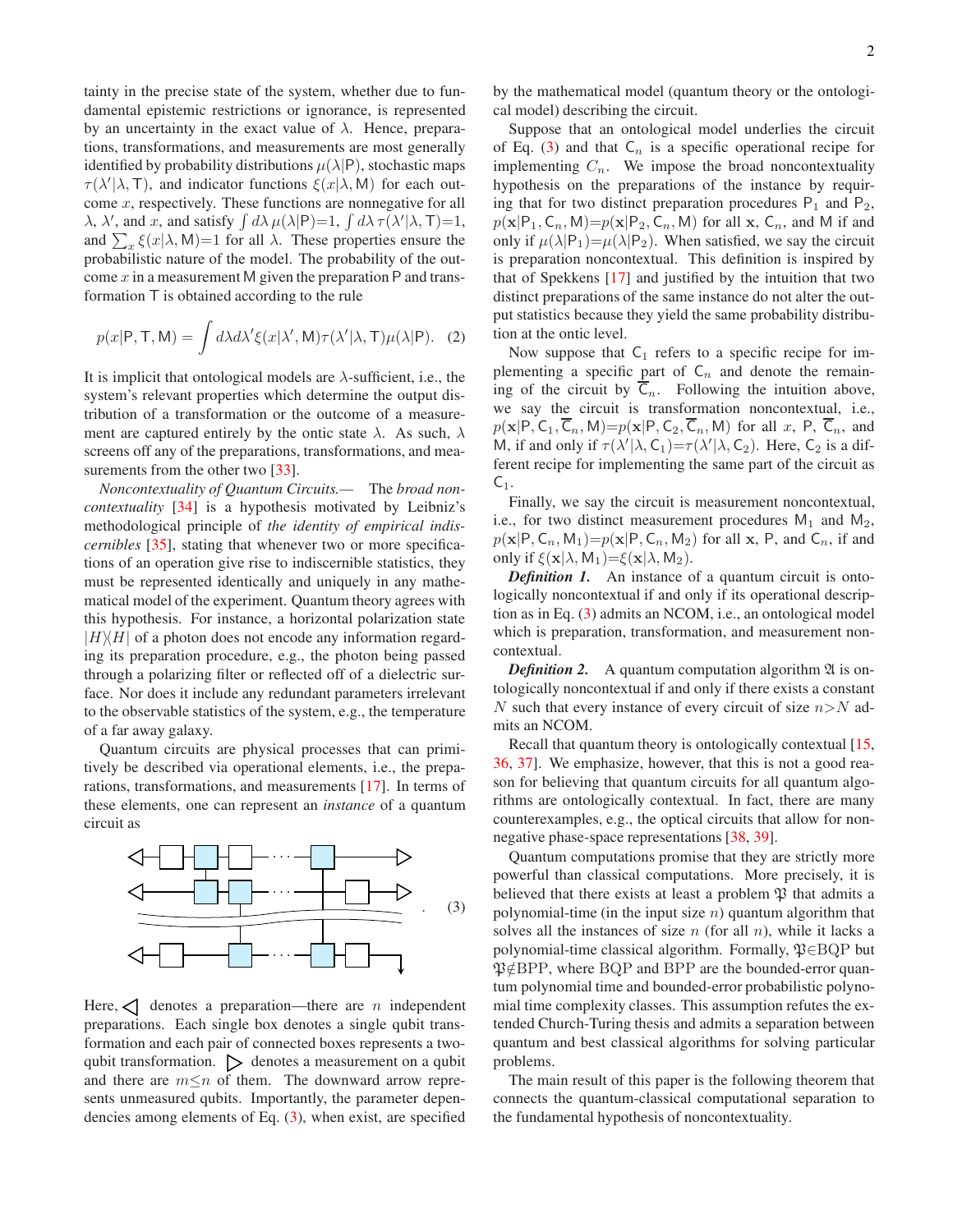*Theorem.* A separation between BQP and BPP implies the ontological contextuality of the quantum computation algorithm  $\mathfrak A$  that efficiently solves BQP  $\Rightarrow$   $\mathfrak P \notin$  BPP.

Note that, we do not assume that the procedure implementing the algorithm  $\mathfrak A$  is a universal quantum computation, as a BosonSampler is not [\[4\]](#page-4-2).

Our proof is by contradiction and can be sketched as follows: noncontextuality of transformations and their invertibility (when restricted to each circuit), imply that they must be deterministic. This, together with the noncontextuality assumption, imposes a restriction on the structure of the ontic space underlying each circuit. Then, the separability of the input quantum state and the readout measurements together with the structure required for the ontic space and noncontextuality, imply that input ontic distribution and the indicator function at the output must factorize. These properties enable an efficient classical simulation algorithm for ontologically noncontextual circuits, refuting their ability to provide any quantum speedup. We now provide the details of the proof.

*Proof of Theorem.—* Central to our proof is the following lemma.

*Lemma.* Every gate of an ontologically noncontextual circuit must be represented by a deterministic transformation.

It is true that in every given circuit  $C_n$  every gate T is invertible with respect to the circuit. This means that, there is a  $T^{-1}$  such that inserting the concatenations  $T \circ T^{-1}$  or  $T^{-1}$ ∘T at any point of the circuit does not change the output statistics, hence the result of the computation. We note that this is weaker than T being invertible with respect to the full quantum theory. This, together with the noncontextuality of the transformations in an NCOM, imply that the ontological transformation  $\tau(\lambda'|\lambda, T)$  is invertible for each gate so that  $\tau(\lambda'|\lambda, T^{-1}) = \tau^{-1}(\lambda'|\lambda, T)$ , at least when restricted to the ontological representation of the instance of the circuit. It is, however, trivial that for every restrictively invertible map  $\tau:\{\mu\} \to {\{\mu\}}$  there is an extension  $\tau:\Lambda \to \Lambda$  to a stochastic map that is invertible over the whole ontic space. Finally, we know that invertible stochastic maps are deterministic in both finite and infinite dimensions [\[40](#page-5-2)[–42](#page-5-3)] which completes the proof of the lemma. There is also a physically intuitive explanation for the latter statement, namely that, invertible stochastic maps preserve the entropy [\[43\]](#page-5-4) implying their deterministic nature.

Now suppose that there exists an efficient quantum algorithm  $\mathfrak A$  for the problem  $\mathfrak P \in \mathrm{BQP}$  with  $\mathfrak P \notin \mathrm{BPP}$ . Suppose also that an NCOM is known for every instance of the circuits given by  $\mathfrak A$  for all n greater than some constant N. We show that this would imply an efficient classical simulation of the quantum circuits corresponding to the algorithm.

We begin with analysing the properties of the ontic space Λ that underlies an arbitrary noncontextual quantum circuit  $C_n$ . Consider any single qubit gate  $U^{(i)}$  in the circuit that acts on ith qubit. Using the lemma above, we know that, such unitary is represented by a deterministic ontic transformation  $\pi^{(i)}(\lambda'|\lambda, U^{(i)})$  in the noncontextual ontological model. Let us denote the invariant subspace on which the group of such single qubit transformations acts nontrivially by  $\Lambda^{(i)}$ . Now,

the noncontextuality assumption dictates that for any pair  $i$ and  $j$  of qubits, their respective nontrivial invariant subspaces  $\Lambda^{(i)}$  and  $\Lambda^{(j)}$  must be disjoint. It thus follows that the complete space must be of the form  $\Lambda = \Lambda^{(i)} \times \cdots \times \Lambda^{(n)} \times \Lambda_{\text{n}}$ . The subspace  $\Lambda_{\rm nl}$  denotes the space of holistic properties of the *n*-qubit system and contains all the information that is not available to individual qubits locally.

Similar to single-qubit gates, each two-qubit gate  $U^{(ij)}$ between qubits  $i$  and  $j$  is also represented by a deterministic transformation  $\pi^{(ij)}(\lambda'|\lambda, U^{(ij)})$  within the noncontextual ontological model. Denote the invariant *two-qubit* subspace on which the group of such transformations acts nontrivially by  $\Lambda^{(ij)}$ . Given the local spaces of qubits i and j we find that this subspace can most generally be of the form  $\Lambda^{(ij)} = \Lambda^{(i)} \times \Lambda^{(j)} \times \Lambda^{(ij)}_{\text{nl}}$  where  $\Lambda^{(ij)}_{\text{nl}}$  encodes the holistic twoqubit properties and may get populated only if a joint operation is performed on qubits  $i$  and  $j$ . Appealing to the noncontextuality assumption once more, the size of the local twoqubit ontic space  $\Lambda^{(ij)}$  is independent of the input size, so is the size of  $\Lambda_{nl}^{(ij)}$ . It then follows automatically that for two distinct pairs of qubits  $k, l\neq i, j$  the subspaces  $\Lambda^{(ij)}$  and  $\Lambda^{(kl)}$ are disjoint.

Repeating the above argument for all single qubits and all pairs of qubits, we find that  $\Lambda = \Lambda_{QCS} \times \overline{\Lambda}_{nl}$  where  $\Lambda_{\text{QCS}} = \prod_i \Lambda^{(i)} \prod_{i < j} \Lambda_{\text{nl}}^{(ij)}$ . Here,  $\overline{\Lambda}_{\text{nl}}$  represents the nonlocal subspace of  $\Lambda$  that is accessible only if a joint operation is performed on more than two qubits. The latter subspace is evidently irrelevant to our purpose because we are restricted to at most two-qubit operations at a time. We thus see that, while ontological noncontextuality does not imply separability of the ontic space, it imposes a strong restriction on its structure.

We now describe the algorithm that simulates the computation if an NCOM is given. The quantum input  $|i_0(n)\rangle=|i_0^{(1)}\rangle\otimes\cdots\otimes|i_0^{(n)}\rangle$  to the circuit is specified ontologically by  $\mu_0(\lambda | \mathbf{i}_0) = \mu_0^{(1)}(\lambda^{(1)} | i_0^{(1)}) \times \cdots \times \mu_0^{(n)}(\lambda^{(n)} | i_0^{(n)})$ where  $\lambda^{(i)} \in \Lambda^{(i)}$ . This can be deduced from the structure of  $\Lambda$ , the noncontextuality assumption stating that ontic representations cannot depend on statistically irrelevant parameters, and that the input preparations are independent: Consider two qubits  $i$  and  $j$ . First, the ontic distribution of qubit  $i$  cannot depend on the choice of preparation of qubit j, i.e.,  $\mu_0^{(i)}(\lambda^{(i)}|\lambda^{(j)},\lambda_{\rm nl}^{(ij)}, i_0^{(i)}, i_0^{(j)}) =$  $\mu_0^{(i)}(\lambda^{(i)}|\lambda^{(j)},\lambda_{\text{nl}}^{(ij)}, i_0^{(i)})$ , and vice versa. This is a form of *parameter independence* [\[44](#page-5-5)] and follows from the noncontextuality of preparations [\[45\]](#page-5-6). Second, the ontic distribution of qubit  $i$  cannot depend on the ontic state of qubit  $j$ , i.e.,  $\mu_0^{(i)}(\lambda^{(i)}|\lambda^{(j)},\lambda_{\text{nl}}^{(i)},i_0^{(i)}) = \mu_0^{(i)}(\lambda^{(i)}|\lambda_{\text{nl}}^{(i)},i_0^{(i)})$ , and vice versa. The latter resembles the *outcome independence* [\[44](#page-5-5)]. Third, the ontic distribution of qubit  $i$  cannot depend on the holistic properties because there has been no joint operation on qubits i and j yet. Hence,  $\mu_0^{(i)}(\lambda^{(i)}|\lambda_{\rm nl}^{(i)}, i_0^{(i)})$  =  $\mu_0^{(i)}(\lambda^{(i)}|i_0^{(i)}),$  and similarly for qubit  $j.$ 

It is important to note, however, that noncontextuality does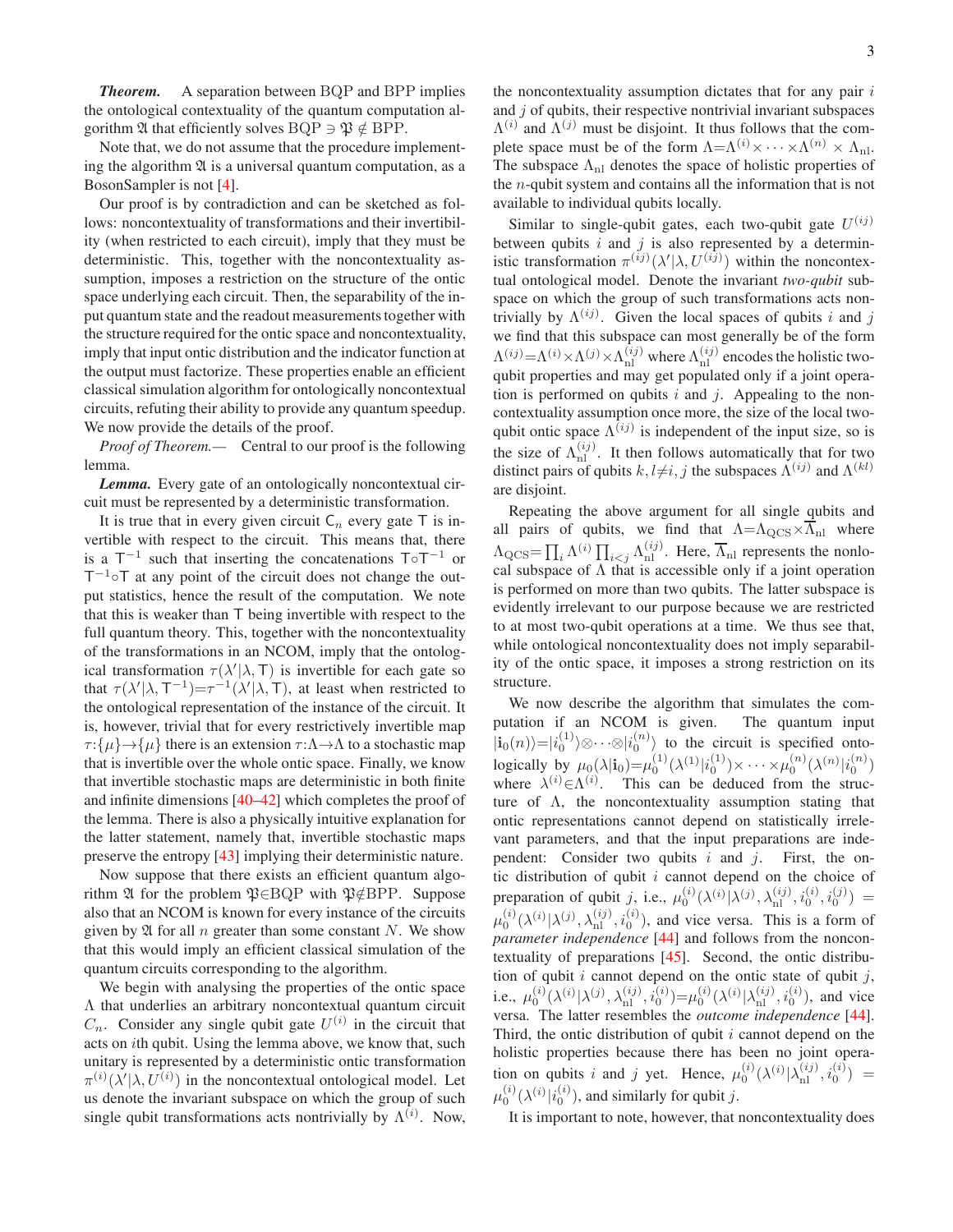not defy the possibility of entangled states during the computation because the nonlocal subspaces  $\Lambda_{\rm nl}^{(ij)}$  may get populated as a result of two-qubit gates.

Similarly, the ontological representation of the projector  $|\mathbf{x}|\mathbf{x}| = |x^{(1)}\rangle\!\langle x^{(1)}| \otimes \cdots \otimes |x^{(m)}\rangle\!\langle x^{(m)}| \otimes$  $I^{\otimes n-m}$  at the end of the circuit is specified by  $\xi(\mathbf{x}|\lambda, \mathbf{M}) = \xi^{(1)}(x^{(1)}|\lambda^{(1)}, M^{(1)}) \times \cdots \times$  $\{\xi^{(m)}(\chi^{(m)}|\lambda^{(m)},M^{(m)})\prod_{i=m+1}^{n} \big[\xi^{(i)}(0|\lambda^{(i)},M^{(i)}) \qquad \quad + \big]$  $\xi^{(i)}(1|\lambda^{(i)}, M^{(i)})$ . By the same reasoning, a single-qubit gate  $U_s^{(i)}$  on qubit i and a two-qubit gate  $U_s^{(ij)}$  between qubits i and j at the time step s are given by deterministic maps  $\pi_s^{(i)}(\lambda'^{(i)}|\lambda^{(i)}, U_s^{(i)})$  and  $\pi_s^{(ij)}(\lambda'^{(ij)}|\lambda^{(ij)}, U_s^{(ij)})$ , respectively, where  $\lambda^{(i)}$ ,  $\lambda'^{(i)} \in \Lambda^{(i)}$ , and  $\lambda^{(ij)}$ ,  $\lambda'^{(ij)} \in \Lambda^{(ij)}$ .

The simulation algorithm then proceeds as follows.

*1. a.* Sample  $\lambda_0 = (\lambda_0^{(1)}, \dots, \lambda_0^{(n)}) \in \prod_{i=1}^n \Lambda^{(i)}$  according to the probability distribution  $\mu_0(\lambda|\mathbf{i}_0)$  by sampling from each subsystem independently.

*1. b.* Extend  $\lambda_0$  to  $\lambda_0 \in \Lambda_{QCS}$  by appending zeros to it for nonlocal subspaces.

2. *a.* At step  $s=1$ , for each application of the singlequbit gate  $U_1^{(i)}$  on *i*th qubit, update the sample point according to the deterministic transformation  $\pi_1^{(i)}(\lambda'^{(i)}|\lambda^{(i)}, U_1^{(i)})$  to  $\overline{\lambda}_1^{(i)}$  which is simply obtained by the coordinate substitution  $\lambda_0^{(i)} \mapsto \lambda_1^{\prime (i)}$ .

2. *b*. For each two-qubit gate  $U_1^{(jk)}$  between qubits j and k  $(j, k\neq i)$  at step s=1, update the point  $\overline{\lambda}_1^{(i)}$  $\int_{1}^{t}$  to  $\overline{\lambda}_1^{(ijk)}$  $\lambda_1^{(ijk)}$  by the substitution  $\lambda_0^{(jk)} = (\lambda_0^{(j)}, \lambda_0^{(k)}, \lambda_{\text{nl};0}^{(jk)}) \mapsto$  $(\lambda_1'^{(j)}, \lambda_1'^{(k)}, \lambda_{\text{nl};1}'^{(jk)}) = \lambda_1'^{(jk)}$  according to the transformation  $\pi_1^{(jk)}(\lambda'^{(jk)}|\lambda^{(jk)}, U_1^{(jk)}).$ 

*2. c.* Repeat the processes *2. a* and *2. b* for all gates in  $s=1$  to obtain the complete updated point at this step, denoted by  $\overline{\lambda}_1$ .

*3.* Repeat the same processes *2. a* through *2. c* for steps  $1 \lt s \le D$  to get the output ontic state  $\overline{\lambda}_D$ .

*4.* Return the output x according to the distribution  $\xi(\mathbf{x}|\lambda_D,\mathbf{M})$  in which  $\lambda_D$  is the projection of  $\overline{\lambda}_D$  onto the locally available ontic subspace  $\prod_{i=1}^{n} \Lambda^{(i)}$ .

By appealing to the promise that the noncontextual ontological model reproduces exactly the predictions of quantum mechanics via the relation Eq. [\(2\)](#page-1-1), one can readily verify that the probability of each sample outcome x using this classical algorithm equals that of quantum algorithm in Eq. [\(1\)](#page-0-0).

The simulation algorithm above is a classical stochastic one and is efficient. To see this, we note that it is possible to sample the distribution in step *1. a.* classically efficiently. This is guaranteed by the fact that the ontic input distribution is factorizable and the assumption that we can sample efficiently from the specified initial single-qubit ontic distributions. Since the ontic transformations are known and the cardinalities of single- and two-qubit ontic subspaces are independent of  $n$ , implying the number of parameters required to keep track of the ontic (sample) state  $\overline{\lambda}$  scales only as  $O(n^2)$ , the state update steps of the algorithm are efficient. Finally,

the indicator function of the measurements is factorizable and known that implies the efficiency of the sampling in step *4*.

Notably, the parameter space needed to characterize the entire ontic space  $\Lambda$  may still be exponentially large due to the nonlocal part  $\overline{\Lambda}_{nl}$  that encodes holistic properties of three or more qubits. This subspace, however, does not populate because we are only restricted to single- and two-qubit operations and assume that the model is noncontextual.

Indeed, the presumable noncontextual ontological model for the computational algorithm can be assumed to be a continuous variable one. In that case, the algorithm above assumes infinite precision real numbers that may only run on rather unrealistic analog classical computers [\[46](#page-5-7)]. Nevertheless, it is possible to discretize the model which enables an approximate simulation algorithm. Notably, in one such algorithm the deterministic transformations are essentially translated into permutations. Then, it is a standard practice to show that bounded-error input distributions, stochastic transformations, and readouts lead to an efficient classical sampling of the output probability with bounded error [\[47](#page-5-8), [48](#page-5-9)]. We thus conclude that our classical simulation algorithm for an arbitrary circuit is efficient if an ontologically noncontextual model can be provided. This contradicts the assumption that there is a separation between BPP and BQP, hence the result.

*Discussion and Conclusions.—* We have shown that generalized contextuality is a necessary resource for quantum speedups in the circuit model of quantum computations. This is true even if onological models with arbitrary large ontic spaces are adopted. Our proof rests on the observation that if a quantum algorithm admits an NCOM, then there is an efficient classical algorithm that samples from its output distribution to arbitrary precision.

From a different perspective, the separation between the quantum and classical computational powers has physical consequences, the same way violating Bell inequalities for classical correlations has implications for our fundamental understanding of Univers's working principles. We found that, if the conjecture is true, any superpolynomial quantum speedup certifies the violation of the noncontextuality assumption.

Many no-speedup results in the literature are special cases of our theorem. For example, in the Gottesman-Knill theorem for continuous-variable systems [\[38,](#page-5-0) [49\]](#page-5-10), the transformations are symplectic ones [\[50](#page-5-11)] that act deterministically on the Weyl-Wigner phase space points. The resulting bosonic quasiprobability representations [\[51](#page-5-12)] is a natural NCOM for ciruits built from symplectic transformations and restricted to input states and measurements with nonnegative quasiprobability representations, implying their efficient classical simulatability. A similar example can be given for discrete-variable systems of odd-prime dimensions [\[23](#page-4-15), [52\]](#page-5-13).

Our result also sheds light on the role of entanglement in quantum speedups. The Gottesman-Knill theorem shows that even highly entangling circuits may be efficiently classically simulatable. By virtue of our analysis, the presence of entanglement in circuits may only correspond to the population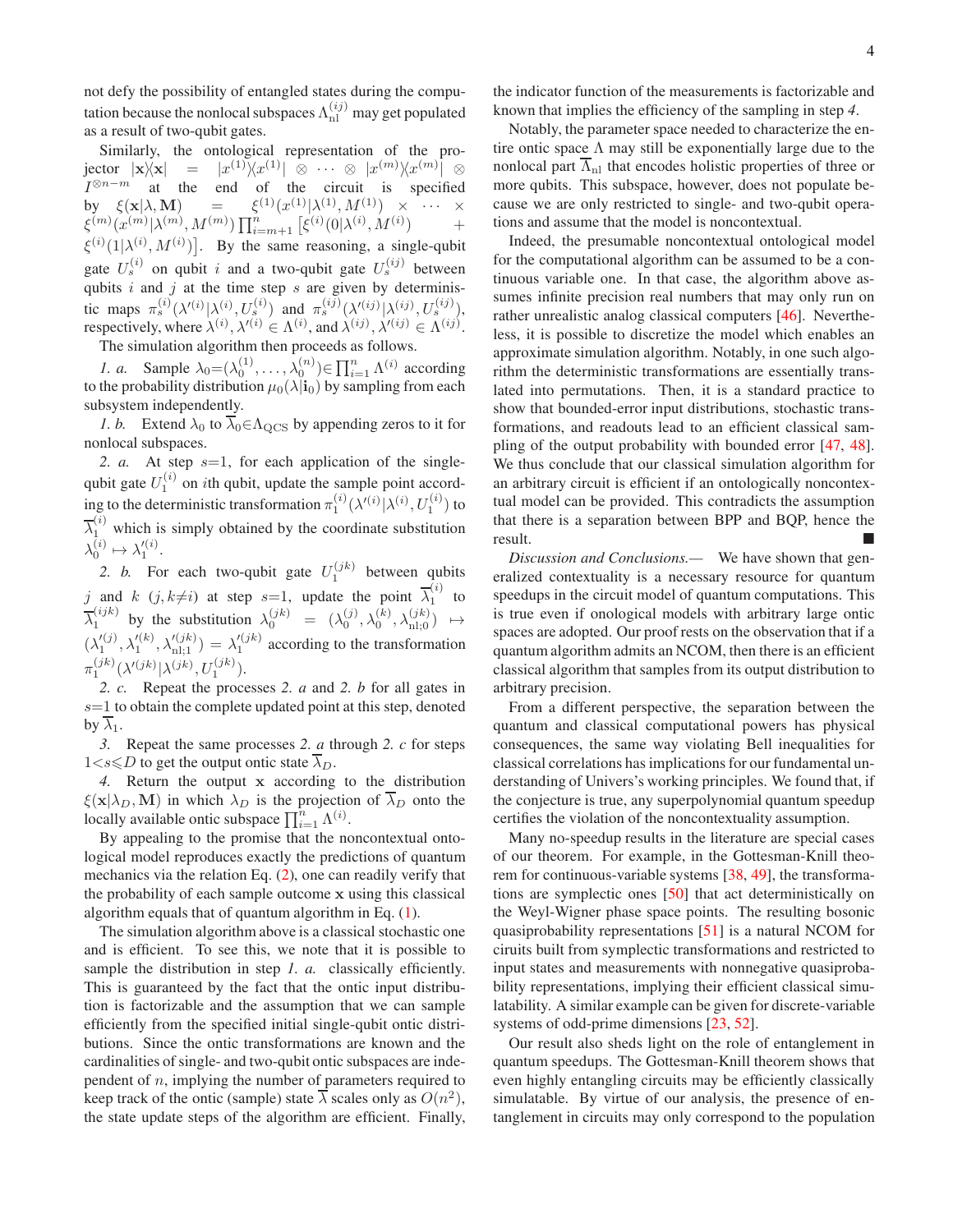of two-qubit nonlocal ontic subspaces. Such subspaces may be sufficient for the construction of NCOMs allowing for efficient classical simulation algorithms. This is in agreement with the findings of Jozsa and Linden [\[19\]](#page-4-22) that bounded multipartite entanglement renders quantum circuits classically efficiently simulatable.

Finally, Lillystone *et al.* [\[53](#page-5-14)] have recently shown that the classically simulatable single-qubit stabilizer theory is generalized contextual. Then, they have argued that such prevalence and weakness of generalized contextuality makes it unfavourable to be a candidate resource for quantum speedups. However, we believe that a relevant parameter to be analyzed for drawing such conclusions is the scaling of quantum resources with the circuit size rather than the mere presence or absence of the resource. Our results paves the way towards such analyses.

The author gratefully acknowledges Richard Jozsa, Martti Karvonen, and Roohollah Ghobadi for valuable discussions and comments. This project was supported by the Royal Commission for the Exhibition of 1851 Research Fellowship.

<span id="page-4-0"></span><sup>∗</sup> [Electronic address: shahandeh.f@gmail.com](mailto:Electronic address: shahandeh.f@gmail.com)

- <span id="page-4-1"></span>[1] J. Preskill, Quantum computing and the entanglement frontier, (2012), [arXiv:1203.5813 \[quant-ph\].](http://arxiv.org/abs/1203.5813)
- [2] D. Deutsch and R. Jozsa, *Rapid solution of problems by quantum computation,* Proceedings of the Royal Society of London. Series A: Mathematical and Physical Sciences 439, 553 (1992).
- [3] P. Shor, in *Proceedings 35th Annual Symposium on Foundations of Computer Science* (1994) pp. 124–134.
- <span id="page-4-2"></span>[4] S. Aaronson and A. Arkhipov, *The computational complexity of linear optics,* [Theory of Computing](http://dx.doi.org/10.4086/toc.2013.v009a004) 9, 143 (2013).
- <span id="page-4-3"></span>[5] M. A. Nielsen and I. L. Chuang, *Quantum Computation and Quantum Information* (Cambridge University Press, 2000).
- <span id="page-4-4"></span>[6] R. Raussendorf and H. J. Briegel, *A one-way quantum computer,* [Phys. Rev. Lett.](http://dx.doi.org/10.1103/PhysRevLett.86.5188) 86, 5188 (2001).
- <span id="page-4-12"></span>[7] R. Raussendorf, D. E. Browne, and H. J. Briegel, *Measurement-based quantum computation on cluster states,* Phys. Rev. A 68[, 022312 \(2003\).](http://dx.doi.org/ 10.1103/PhysRevA.68.022312)
- [8] M. A. Nielsen, *Quantum computation by measurement and quantum memory,* [Physics Letters A](http://dx.doi.org/ https://doi.org/10.1016/S0375-9601(02)01803-0) 308, 96 (2003).
- <span id="page-4-5"></span>[9] D. W. Leung, *Quantum computation by measurements,* International Journal of Quantum Information 02, 33 (2004)[.](http://dx.doi.org/10.1142/S0219749904000055)
- <span id="page-4-6"></span>[10] A. Streltsov, G. Adesso, and M. B. Plenio, *Colloquium: Quantum coherence as a resource,* Rev. Mod. Phys. 89, 041003 (2017).
- <span id="page-4-7"></span>[11] R. Horodecki, P. Horodecki, M. Horodecki, and K. Horodecki, *Quantum entanglement,* [Rev. Mod. Phys.](http://dx.doi.org/10.1103/RevModPhys.81.865) 81, 865 (2009).
- <span id="page-4-8"></span>[12] A. Einstein, B. Podolsky, and N. Rosen, *Can quantummechanical description of physical reality be considered complete?* Phys. Rev. 47[, 777 \(1935\).](http://dx.doi.org/ 10.1103/PhysRev.47.777)
- [13] J. S. Bell, *On the Einstein Podolsky Rosen paradox,* Physics Physique Fizika 1, 195 (1964)[.](http://dx.doi.org/ 10.1103/PhysicsPhysiqueFizika.1.195)
- <span id="page-4-9"></span>[14] J. S. Bell and A. Aspect, The theory of local beables, in *Speakable and Unspeakable in Qua[ntum Mechanics: Collect](http://dx.doi.org/ 10.1017/CBO9780511815676.009)ed Papers on Quantum Philosophy* (Cambridge University Press, 2004) p. 52–62, 2nd ed.
- <span id="page-4-10"></span>[15] E. S. Simon Kochen, *The problem of hidden variables in quantum mechanics,* Indiana Univ. Math. J. 17, 59 (1968).
- [16] J. S. Bell, *On the problem of hidden variables in quantum mechanics,* [Rev. Mod. Phys.](http://dx.doi.org/ 10.1103/RevModPhys.38.447) 38, 447 (1966).
- <span id="page-4-11"></span>[17] R. W. Spekkens, *Contextuality for preparations, transformations, and unsharp measurements,* Phys. Rev. A 71, 052108 (2005)[.](http://dx.doi.org/10.1103/PhysRevA.71.052108)
- <span id="page-4-13"></span>[18] J. M. Matera, D. Egloff, N. Killoran, and M. B. Plenio, *Coherent control of quantum systems as a resource theory,* Quantum Science and Technology 1, 01LT01 (2016).
- <span id="page-4-22"></span>[19] R. Jozsa and N. Linden, *On the role of entanglement in quantum-computational speed-up,* Proceedings of the Royal Society of London. Series A: Math[e](http://dx.doi.org/10.1098/rspa.2002.1097)matical, Physical and Engineering Sciences 459, 2011 (2003).
- [20] G. Vidal, *Efficient Classical Simulation of Slightly Entangled Quantum Computations,* Physical Review Letters 91, 147902 (2003).
- [21] D. Gross, S. T. Flammia, and J. Eisert, *Most Quantum States Are Too Entangled To Be Useful As Computational Resources,* [Physical Review Letters](http://dx.doi.org/ 10.1103/PhysRevLett.102.190501) 102, 190501 (2009).
- [22] S. Bravyi, D. Gosset, and R. König, *Quantum advantage with shallow circuits,* Science 362[, 308 \(2018\).](http://dx.doi.org/10.1126/science.aar3106)
- <span id="page-4-15"></span>[23] M. Howard, J. Wallman, V. Veitch, and J. Emerson, *Contextuality supplies the 'magic' for quantum computation,* Nature 510, 351 (2014).
- <span id="page-4-14"></span>[24] J. Bermejo-Vega, N. Delfosse, D. E. Browne, C. Okay, and R. Raussendorf, *Contextuality as a Resource for Models of Quantum Computation with Qubits,* Physical Review Letters 119, 120505 (2017)[.](http://dx.doi.org/ 10.1103/PhysRevLett.119.120505)
- <span id="page-4-16"></span>[25] R. W. Spekkens, D. H. Buzacott, A. J. Keehn, B. Toner, and G. J. Pryde, *Preparation contextuality powers parity-oblivious multiplexing,* Phys. Rev. Lett. 102[, 010401 \(2009\).](http://dx.doi.org/10.1103/PhysRevLett.102.010401)
- <span id="page-4-17"></span>[26] J. Anders and D. E. Browne, *Computational Power of Correlations,* [Physical Review Letters](http://dx.doi.org/10.1103/PhysRevLett.102.050502) 102, 050502 (2009).
- <span id="page-4-18"></span>[27] R. Raussendorf, *Contextuality in measurement-based quantum computation,* [Physical Review A](http://dx.doi.org/ 10.1103/PhysRevA.88.022322) 88, 022322 (2013).
- <span id="page-4-19"></span>[28] M. Frembs, S. Roberts, and S. D. Bartlett, *Contextuality as a resource for measurement-based quantum computation beyond qubits,* [New Journal of Physics](http://dx.doi.org/ 10.1088/1367-2630/aae3ad) 20, 103011 (2018).
- <span id="page-4-20"></span>[29] N. Delfosse, P. Allard Guerin, J. Bian, and R. Raussendorf, *Wigner Function Negativity and Contextuality in Quantum Computation on Rebits,* [Physical Review X](http://dx.doi.org/ 10.1103/PhysRevX.5.021003) 5, 021003 (2015).
- [30] R. Raussendorf, D. E. Browne, N. Delfosse, C. Okay, and J. Bermejo-Vega, *Contextuality and wigner-function negativity in qubit quantum computation,* Phys. Rev. A 95[, 052334 \(2017\).](http://dx.doi.org/ 10.1103/PhysRevA.95.052334)
- [31] A. Karanjai, J. J. Wallman, and S. D. Bartlett, Contextuality bounds the efficiency of classical simulation of quantum processes, (2018), [arXiv:1802.07744 \[quant-ph\].](http://arxiv.org/abs/1802.07744)
- <span id="page-4-21"></span>[32] D. Schmid, H. Du, J. H. Selby, and M. F. Pusey, The only noncontextual model of the stabilizer subtheory is Gross's, (2021), [arXiv:2101.06263 \[quant-ph\].](http://arxiv.org/abs/2101.06263)
- <span id="page-4-23"></span>[33] N. Harrigan and R. W. Spekkens, *Einstein, Incompleteness, and the Epistemic View of Quantum States,* Foundations of Physics 40, 125 (2010).
- <span id="page-4-24"></span>[34] F. Shahandeh, *Contextuality of general probabilistic theories,* PRX Quantum 2[, 010330 \(2021\).](http://dx.doi.org/ 10.1103/PRXQuantum.2.010330)
- <span id="page-4-25"></span>[35] R. W. Spekkens, The ontological identity of empirical indiscernibles: Leibniz's methodological principle and its significance in the work of Einstein, (2019), arXiv:1909.04628 [physics.hist-ph].
- <span id="page-4-26"></span>[36] R. W. Spekkens, *Negativity and Contextuality are Equivalent Notions of Nonclassicality,* Phys. Rev. Lett. 101, 020401 (2008)[.](http://link.aps.org/doi/10.1103/PhysRevLett.101.020401 https://link.aps.org/doi/10.1103/PhysRevLett.101.020401)
- <span id="page-4-27"></span>[37] C. Ferrie and J. Emerson, *Frame representations of quantum mechanics and the necessity of negativity in quasi-probability representations,* [J. Phys. A Math. Theor.](http://stacks.iop.org/1751-8121/41/i=35/a=352001?key=crossref.4e3326cdd489b228f8ff4b24ea0776dd) 41, 352001 (2008).